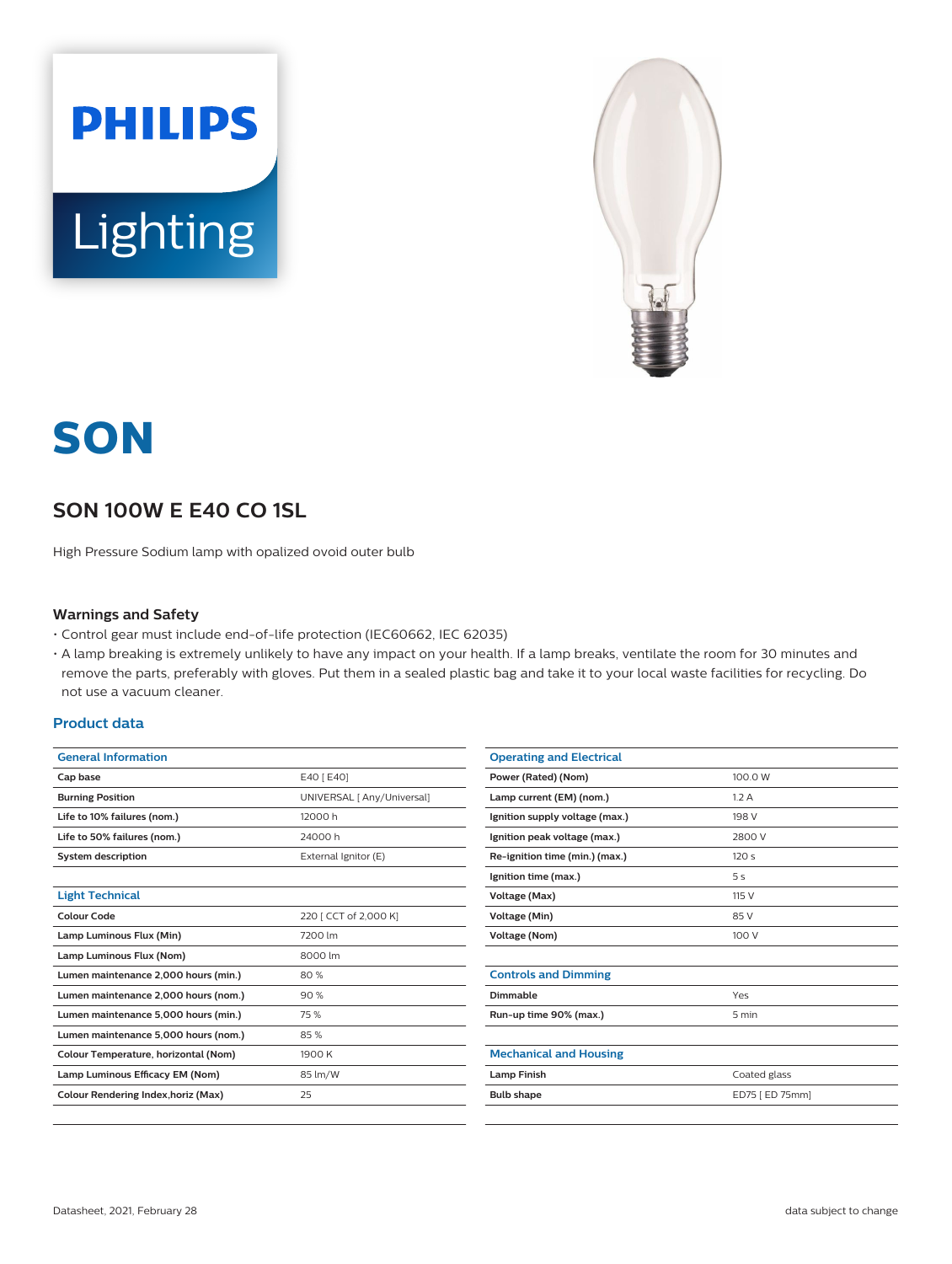| <b>Approval and Application</b>      |                 |  |
|--------------------------------------|-----------------|--|
| Mercury (Hg) content (nom.)          | 20.2 mg         |  |
| Energy consumption kWh/1,000 hours   | 110 kWh         |  |
|                                      |                 |  |
| <b>Luminaire Design Requirements</b> |                 |  |
| Bulb temperature (max.)              | 350 $°C$        |  |
| Cap-base temperature (max.)          | 200 °C          |  |
|                                      |                 |  |
| <b>Product Data</b>                  |                 |  |
| <b>Full product code</b>             | 872790030018515 |  |

| Order product name                | SON 100W E E40 CO 1SL |  |
|-----------------------------------|-----------------------|--|
| EAN/UPC - product                 | 8727900300185         |  |
| Order code                        | 928490000091          |  |
| Local order code                  | 9284-900-00091        |  |
| SAP numerator - quantity per pack |                       |  |
| Numerator - packs per outer box   | 12                    |  |
| <b>SAP</b> material               | 928490000091          |  |
| SAP net weight (piece)            | 0.121 kg              |  |

### **Dimensional drawing**



#### **Photometric data**



| Product               | $D$ (max) | $C$ (max) |
|-----------------------|-----------|-----------|
| SON 100W E E40 CO 1SL | 76 mm     | 186 mm    |